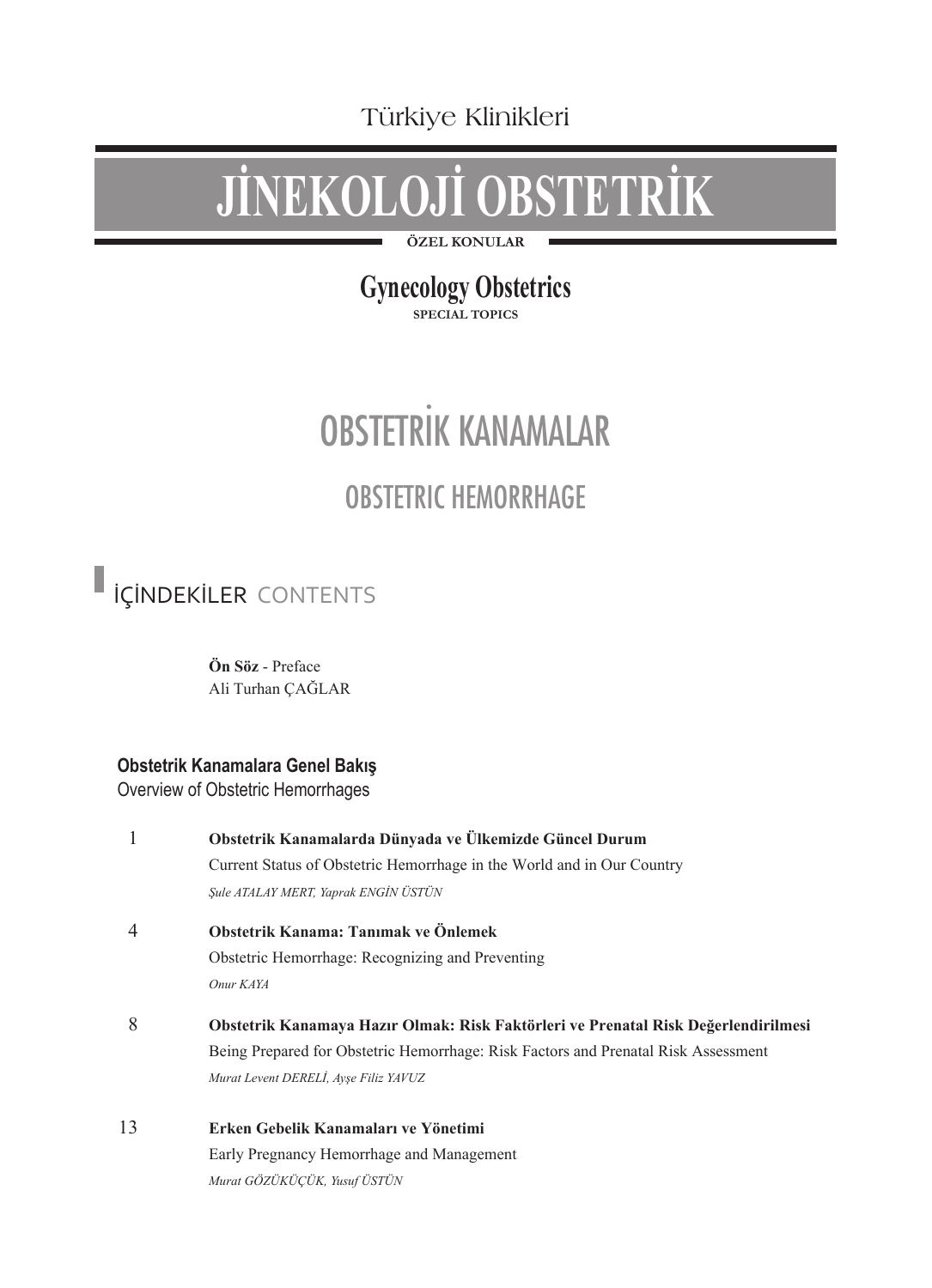#### **Antepartum Kanama Sebepleri ve Yönetimi**

Antepartum Hemorrhage Causes and Management

| 20 | <b>Plasenta Previa</b>                                |
|----|-------------------------------------------------------|
|    | Placenta Previa                                       |
|    | Ayşe KELEŞ, Nuri DANIŞMAN                             |
| 24 | Plasenta Acreata Spektrum: Risk Faktörleri ve Tanı    |
|    | Placenta Acreata Spectrum: Risk Factors and Diagnosis |
|    | Sibel ÖZLER                                           |
| 29 | Plasenta Acreata Spektrum: Klinik Yönetimi            |
|    | Placenta Acreata Spectrum: Clinical Management        |
|    | Gülay BALKAŞ, Cantekin İSKENDER                       |
| 35 | Plasenta Dekolmanı                                    |
|    | Placental Abruption                                   |
|    | Erkan SAĞLAM                                          |
| 39 | Vasa Previa                                           |
|    | Vasa Previa                                           |
|    | Mehmet OBUT                                           |
| 43 | Uterin Rüptür                                         |
|    | Uterine Rupture                                       |
|    | Özgür ARAT                                            |

#### **İntrapartum Kanama** Intrapartum Hemorrhage

- 48 **İntrapartum Kanama Risk Değerlendirme ve Aksiyon**  Intrapartum Hemorrhage Risk Assessment and Action *Özge YÜCEL ÇELİK*
- 53 **Doğumun Üçüncü Evresinin Aktif Yönetimi**  Active Management of the Third Stage of Labor *Sadullah ÖZKAN*